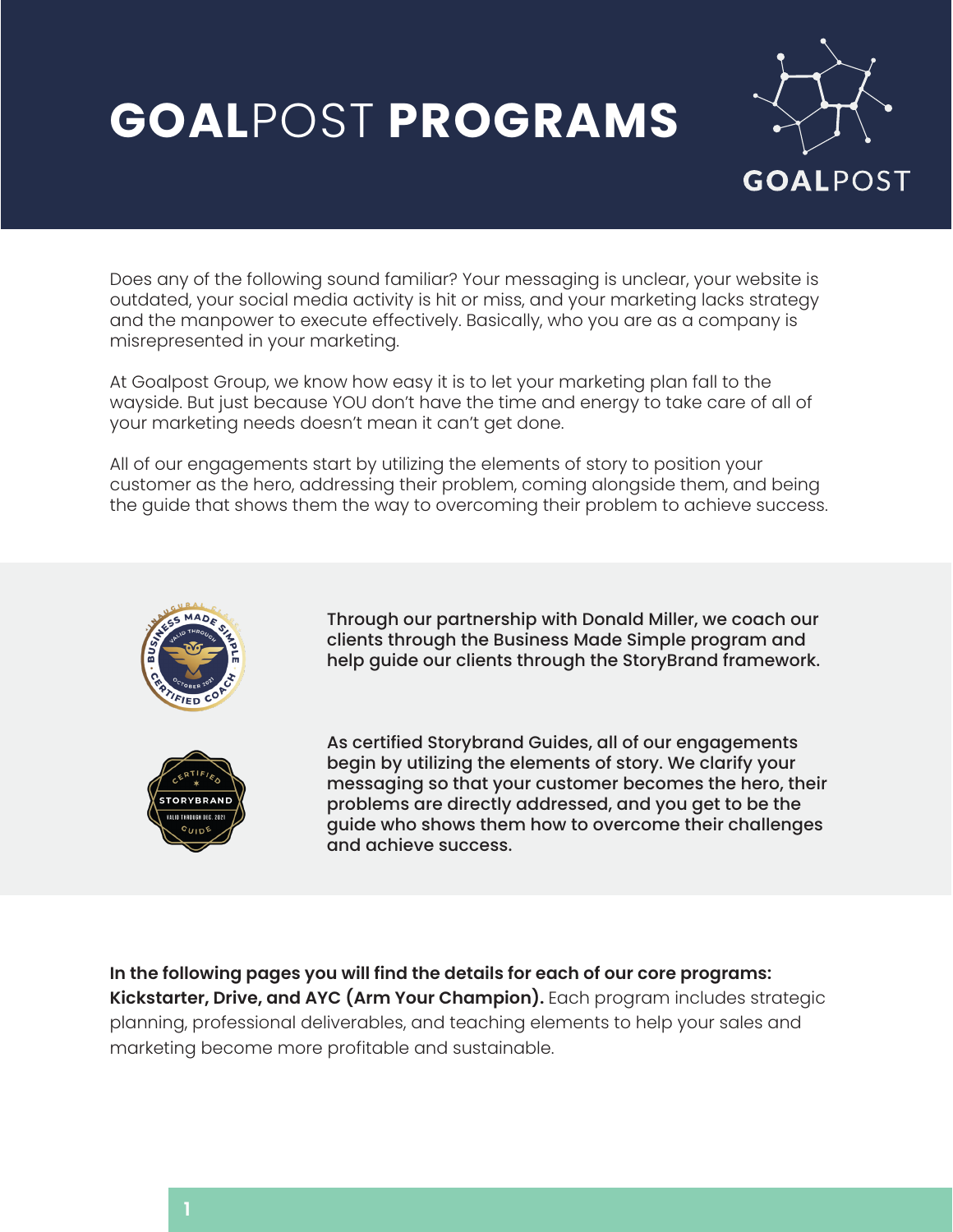

### **PROGRAM OVERVIEW: Feature Comparison Table**

*We have taken the guesswork out of marketing. Here is what what you are going to need:* 

| <b>DELIVERABLE</b>                | <b>KICKSTARTER</b> | <b>DRIVE</b> | <b>AYC</b> |
|-----------------------------------|--------------------|--------------|------------|
| <b>Brandscript</b>                | ∗                  |              |            |
| <b>Branding</b>                   | ∗                  |              |            |
| Web Development                   | ₩                  |              |            |
| <b>Photo and Video</b>            | ₩                  |              |            |
| <b>Sales Funnel</b>               | ₩                  |              |            |
| <b>Content Summit</b>             | ₩                  |              |            |
| <b>Social Media Plan</b>          | ₩                  |              |            |
| <b>Content Development</b>        |                    | *            |            |
| <b>Site Management</b>            |                    | ∗            |            |
| <b>E-Marketing</b>                |                    | *            |            |
| Social Media Management           |                    | *            |            |
| <b>Sales Team Workshop Series</b> |                    |              | ∗          |
| <b>Virtual Sales Toolbox</b>      |                    |              | ₩          |

We have built our programs to be progressive, beginning with Kickstarter and building up to the AYC program. However, depending on your marketing needs, you can also do the programs separately. Please refer to your custom proposal to see what program(s) we recommend for your business!

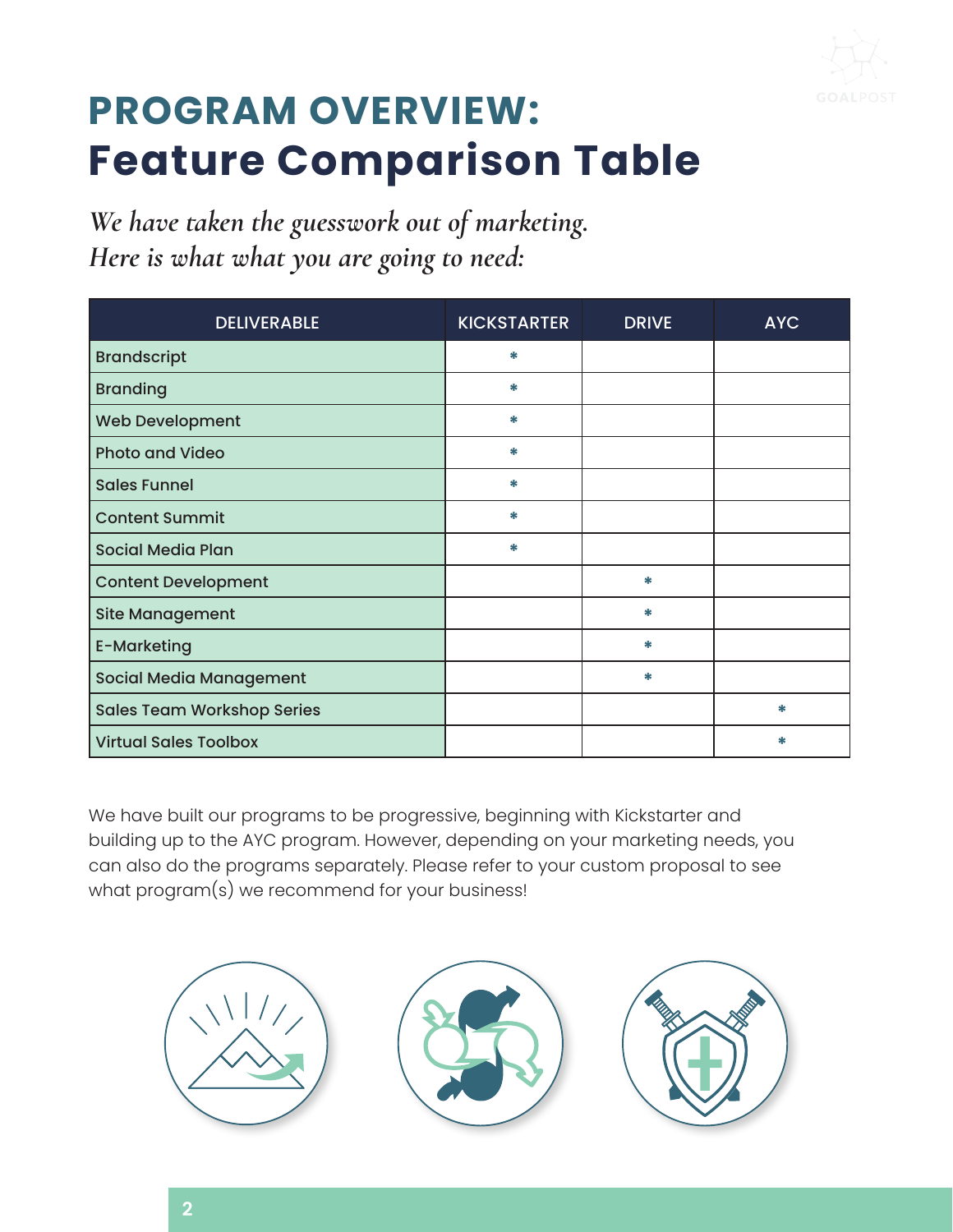

## **KICK**STARTER**: Clarify your Messaging & Develop your Marketing Platform**

### *The 7 elements of your marketing program:*

#### **1. BRANDSCRIPT**

- Develop a clear message that resonates with your customers
- **• Deliverables: Brandscript**

#### **2. BRANDING**

- Updated logos, fonts, colors, treatments, icons, and graphics
- Elevate the look and feel of your website
- Develop beautiful print materials
- **• Deliverables: Branding guide, iconography, print/trade show materials**

#### **3. WEBSITE DEVELOPMENT**

- Give your website the look and feel you need to project the trust and credibility your clients are looking for
- **• Deliverables: Wireframe, Mock Up, 5 Website Pages, SEO and Web Security Update**

#### **4. PHOTO AND VIDEO**

- A custom photo library
- Video production and editing
- **• Deliverables: Onsite photo and video shoot, photo library, 4 branded videos, custom intro and outro for future videos**

#### **5. SALES FUNNEL**

- Value-generating transitional call-to-action download
- Email campaign developed with effective sales automation
- Lead-generating download that will help kick off your sales funnel
- **• Deliverables: Lead generating PDF, 4 blogs, and an automated email campaign**

#### **6. CONTENT SUMMIT**

- Inbound marketing and social media training for your whole team
- **• Deliverables: Content summit training and 1-year content calendar**

#### **7. SOCIAL MEDIA PLAN**

- Driven by a strategic content calendar
- Easy for your team to execute or partner with Goalpost for the Drive Phase
- **• Deliverables: Refresh for up to 3 social channels, executable social strategy**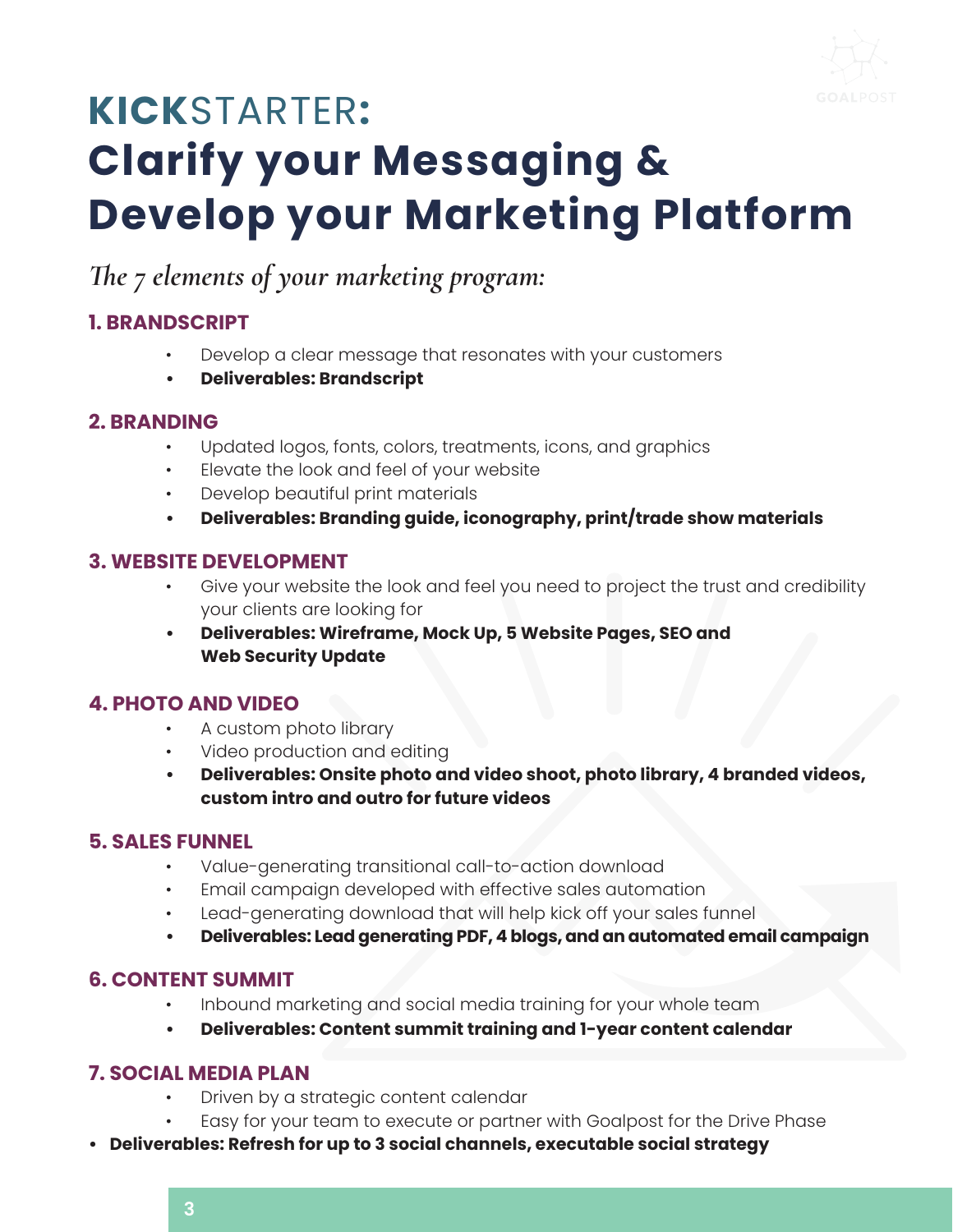

### **DRIVE: Build Relationships by Providing Consistent Value**

*Drive Engagement to Win*



#### **1. CONTENT DEVELOPMENT**

- Position your team as industry leaders by becoming a teaching organization
- Engage stakeholders with maximum effect and build value both inside and outside the organization
- Grow your SEO (search engine optimization) footprint by answering the questions your clients are asking
- **• Deliverables: Structured content development program, video editing, transcripts, blog writing**

#### **2. CONTINUED WEB DEVELOPMENT**

- Your website should continue making an impact long after its launch
- **• Deliverables: SEO development program, quarterly security updates, website management, optional website hosting**

#### **3. E-MARKETING**

- Customized campaigns to specific market segments
- Develop targeted lists of potential customers for the sales team
- **• Deliverables: Custom campaign development, email automation development and management from CRM of choice (i.e., Mailchimp, Hubspot, Salesforce)**

#### **4. SOCIAL MEDIA MANAGEMENT**

- Utilize content program to anchor and sustain your social media presence
- Develop your audience and keep your brand and message in front of them on a consistent basis
- **• Deliverables: Management of your choice of up to 3 channels including Youtube, Facebook, Linkedin, Instagram, and Twitter**